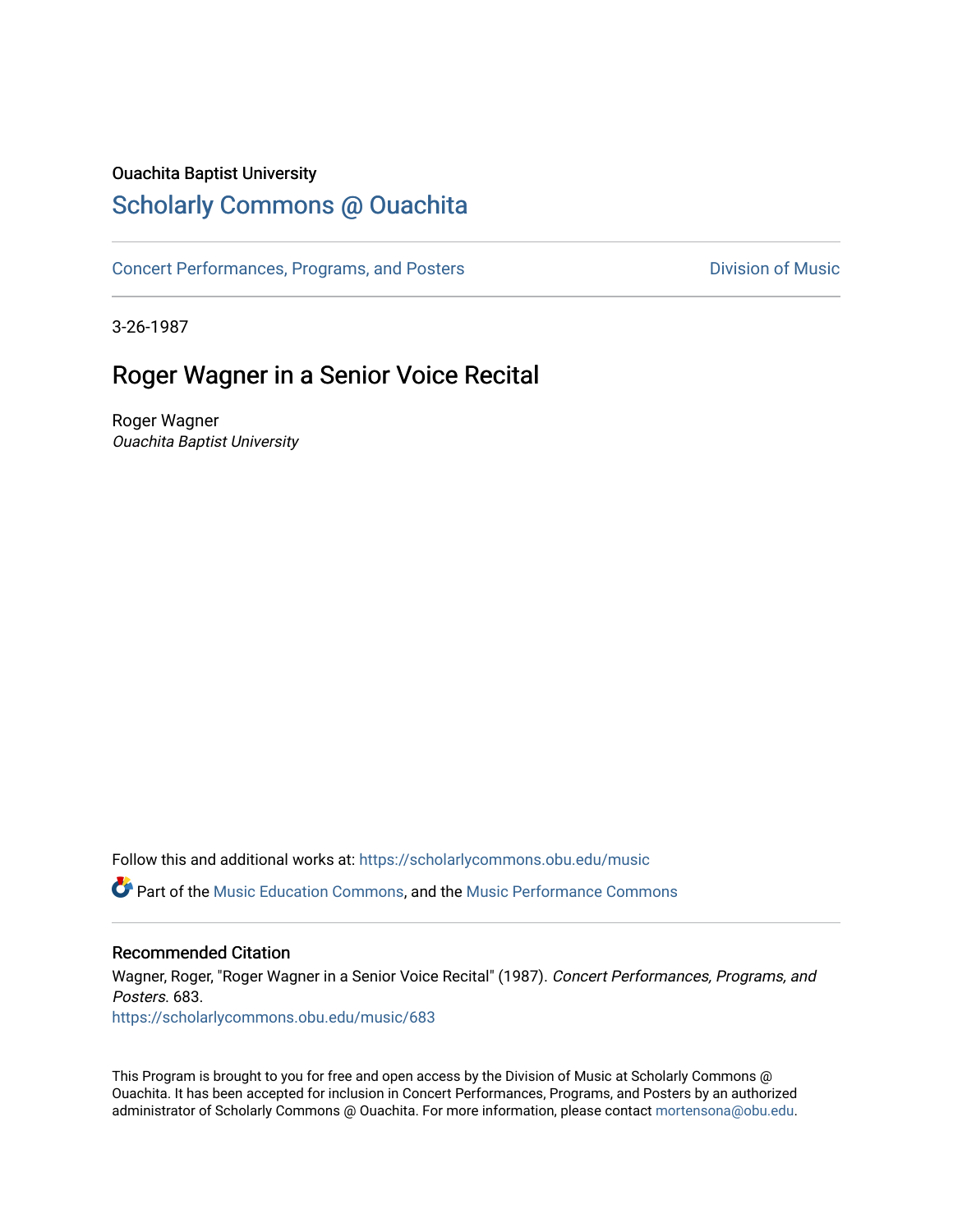# OUACHITA BAPTIST UNIVERSITY SCHOOL OF MUSIC

## SENIOR VOICE RECITAL

ROGER WAGNER Baritone

### PHILIP INGALLS Pianist